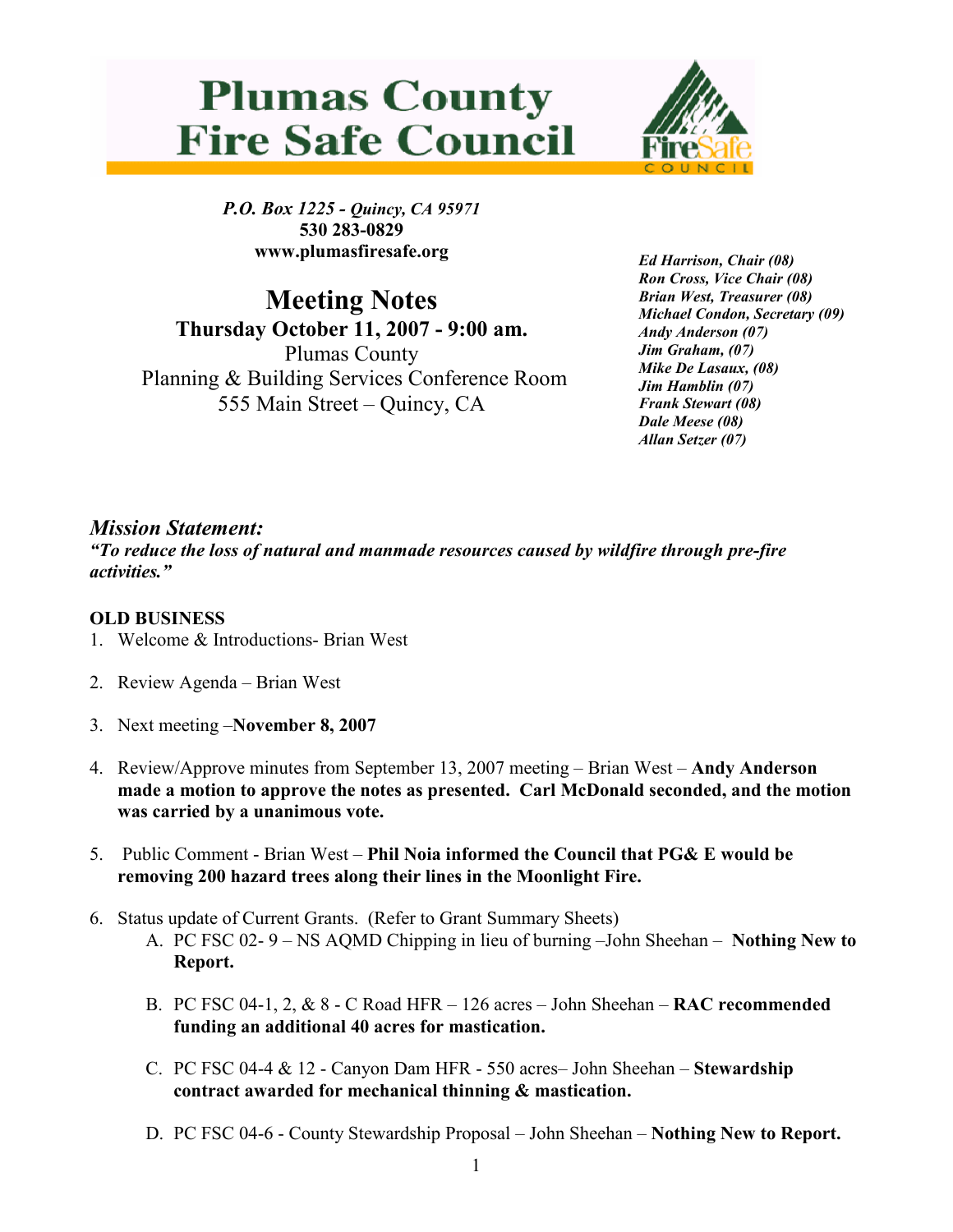- E. PC FSC 05-2  $& 6$  Whitehawk HFR- 121 acres John Sheehan **Harvesting**  $& 4$ mastication is completed. CDF has signed off the completed work.
- F. PC FSC 05-3 & 7 Greenhorn HFR 30 acres John Sheehan RAC recommended additional funding for this project.
- G. PC FSC 05-4  $\&$  8 Grizzly Ck. HFR- 128 acres John Sheehan **Harvesting is** completed except for a property owner who wants to opt out of the contract. Negotiations are ongoing to complete the project.
- H. PC FSC 03-1, 05-5, 06-2 & 5 Eastern Plumas HFR 175 acres John Sheehan Based on recent bids for other projects, there is an expectation that this one will need additional fund. Efforts to find additional funds are ongoing.
- I. PC FSC 06-3  $& 9$  Massack HFR 160 acres -John Sheehan Nothing New to Report.
- J. PC FSC 06-4 & 10 Little Grass Valley HFR 111 acres John Sheehan Nothing New to Report.
- K. PC FSC 06-6 La Porte Pines HFR 75 acres John Sheehan Mastication is expected to begin in the next couple weeks.
- L. PC FSC 07-1  $&$  4 Indian Valley HFR-200 acres John Sheehan A Request for Proposals for a Registered Professional Forester to manage this project is currently open
- M. PC FSC 07-2 La Porte Road HFR 100 acres John Sheehan A successful public outreach meeting was conducted Tuesday, 10/9/07. There are a number of interested landowners for this project. A Request for Proposals for a Registered Professional Forester to manage this project is currently open
- N. PC FSC 07-4 PC FSC Council Coordination John Sheehan Grant written efforts continue with the submission of 7 grants to the RAC, one to CDF and one to the Sierra Nevada Conservancy. The RAC funded 3 of our projects. A HFR Block Grant is also being worked on and due in November.
- O. PC FSC 07-5 C Road right-of-way planning John Sheehan A Request for Proposals for a Registered Professional Forester to manage this project is currently open
- P. PC FSC 07-6 Taylorsville HFR 30 acres John Sheehan A Request for Proposals for a Registered Professional Forester to manage this project is currently open
- 7. Status update of proposed Grant Proposals.
	- A. Returning to RAC for assistance in covering under funded projects (Eastern Plumas, Massack, and Greenhorn) – RAC – John Sheehan – RAC recommended fully funding of this project to the Plumas NF.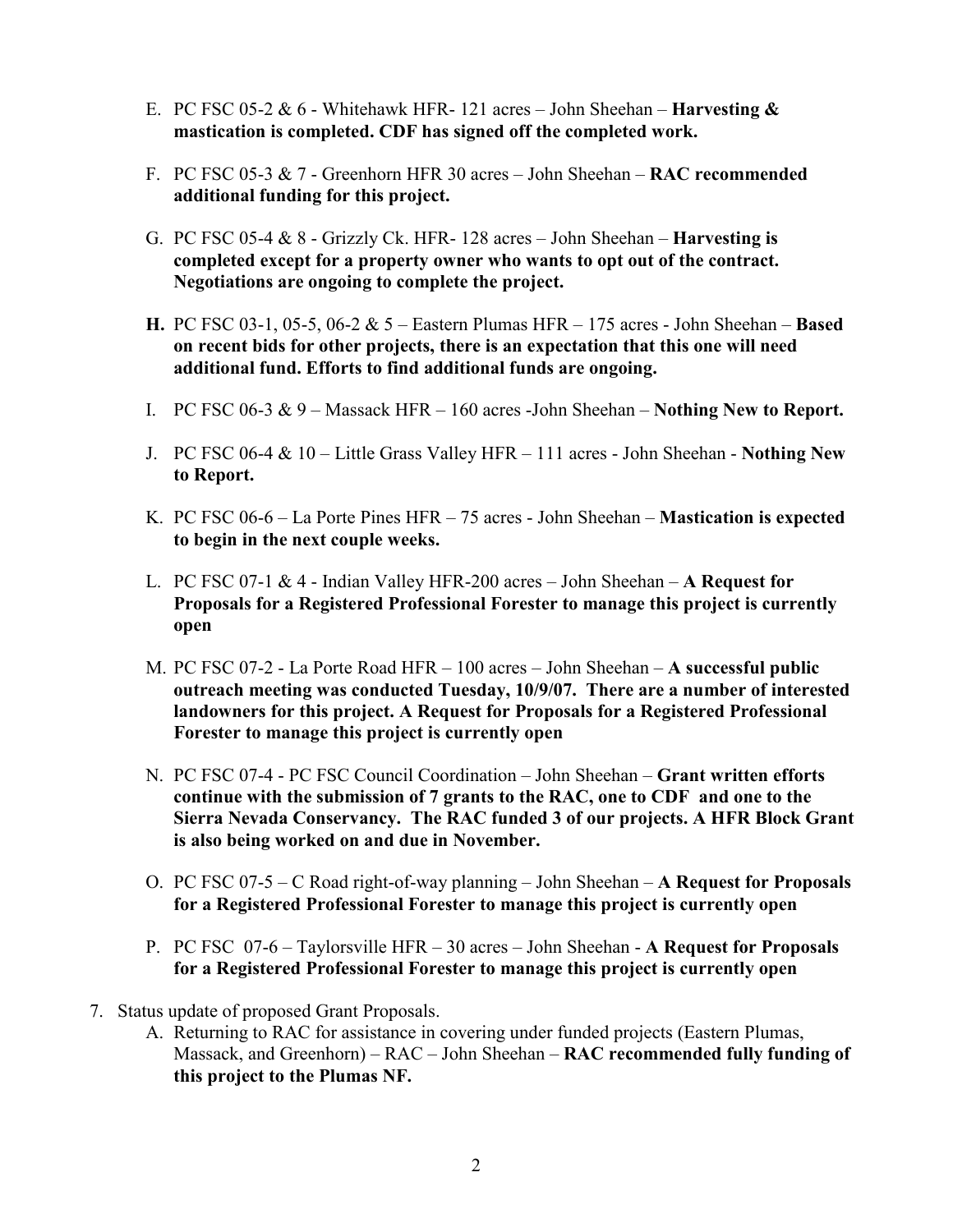- B. Elderly Disabled Defensible Space 75 RAC John Sheehan RAC recommended funding of this project for only one year (about half of the request) to the Plumas NF.
- C. Gold Mountain Hazardous Fuel Reduction RAC 100-200 acres John Sheehan Not recommended by RAC. Funding will be sought from the Sierra Nevada Conservancy
- D. Lake Almanor County Club Hazardous Fuel Reduction 10 acres– RAC John Sheehan Not recommended by RAC. Funding will be sought from the Sierra Nevada Conservancy.
- E. Eastern Plumas HFR & I&E Workshops CDF Western States WUI John Sheehan Not funded thorough the Western States WUI process. Funding will be sought from the Sierra Nevada Conservancy
- F. PC FSC Information & Educational– Sierra Nevada Conservancy John Sheehan Project submitted & awaiting feedback
- G. PC FSC HFR Block Grant Sierra Nevada Conservancy John Sheehan Proposal is due 11/15/07.
- 8. HFQLG –HFR project overview/relation to communities' opportunities Project mapping integration involving USFS, CDF and Fire Safe Council - PNF's fuel reduction out year program of work – Allan Setzer – Most of the proposed Diamond project was burned up in the Moonlight Fire. Courts have not allowed recent requests for injunctions and upheld decisions of FS when appealed.
- 9. Implementation of the Plumas County Community Wildfire Protection Plan (CWPP) Jerry Hurley – A County Feasibility Study Group, assigned by the Board of Supervisors is working on issues specific tot fire protection. A number of the County's CWPP mitigation measures may be incorporated into the group's recommendations for not continuing to add to the fire protection problem.
- 10. Committee report on recommendations for fuel reduction treatment areas of public lands around communities, beyond HFQLG. – Frank Stewart – Nothing New to Report.
- 11. Defensible Space on Public Lands Jason Moghaddas Nothing New to Report.
- 12. Secure Rural Schools Funding Frank Stewart Nothing New to Report. -
- 13. CA FSC legislative issues Frank Stewart Nothing New to Report.

## NEW BUSINESS

1. Local Fire Safe Council Activities. – Jerry Hurley – It was proposed that this become a standing agenda item for information sharing on what local FSC's are doing. There are currently two, Almanor Basin Fire Safe Council & Gold Mountain Fire Safe Committee.

The Almanor Basin is exploring ways to further market to the population centers of the sate, the long term impact from wildfires, such as the recent Moonlight  $\&$  Wheeler fires. A group will be putting together talking points and then seek out a ways to get it into the larger media market.